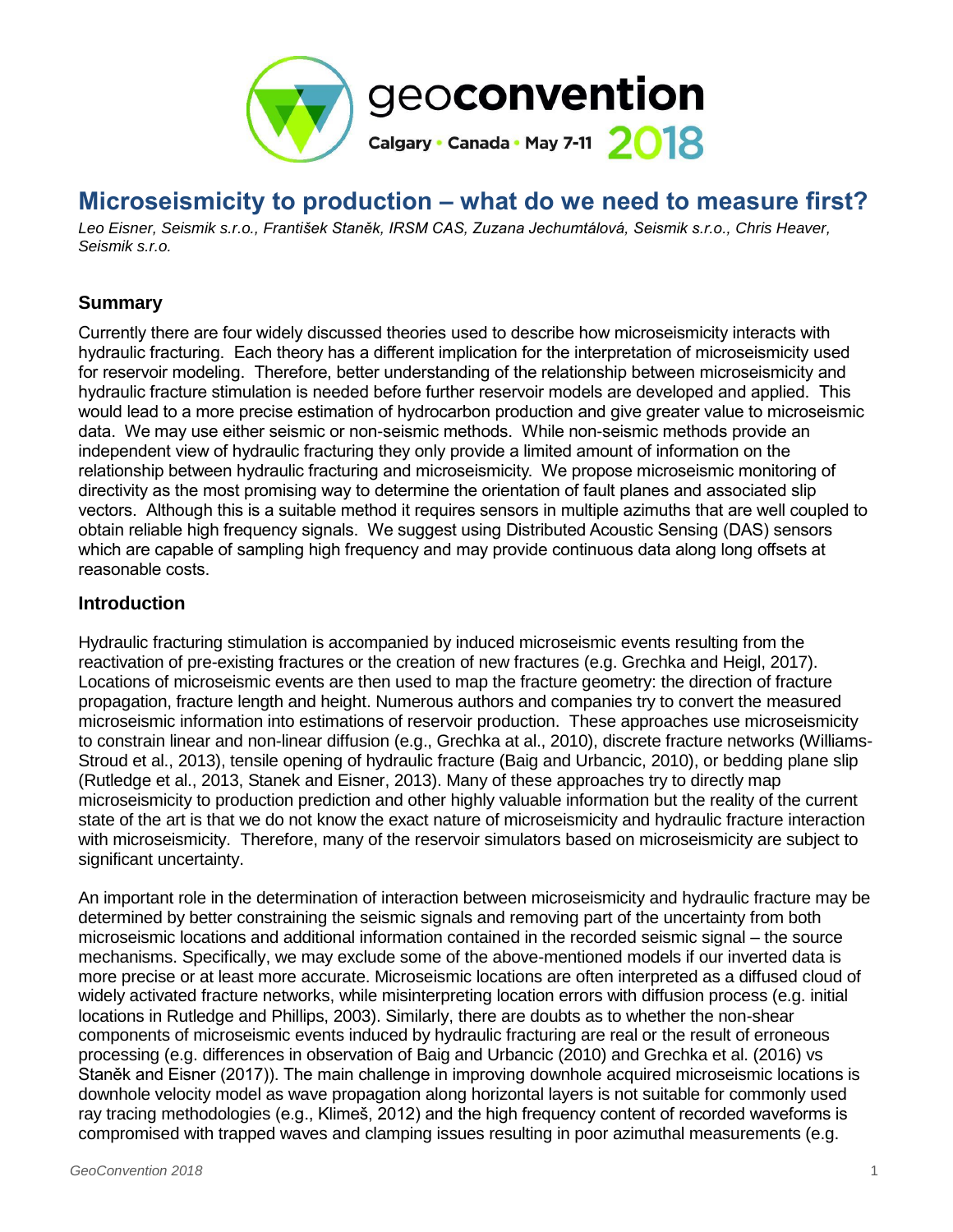Janská et al., 2014). Additionally poor azimuthal measurements as a result a single vertical monitoring borehole must be resolved with multiple monitoring boreholes or lateral array. Surface monitoring is usually compromised by relatively high levels of noise and lack of high frequency content as it is attenuated along a path to the surface.

The above-mentioned models of the interaction between microseismicity and hydraulic fracture result in different constraints to the reservoir model. i.e., the same observed seismicity must be interpreted based



on the true interaction between hydraulic fracture and microseismicity. Here we discuss what kinds of monitoring can find the true model representing the nature of interaction and develop a more realistic interpretation of microseismic events with greater hopes of matching the production. For example, the bedding plane interpretation of microseismicity allows assessment of the amount of the hydraulic fracture opening as illustrated in Figure 1a. If this model is valid, seismic moment of a microseismic event is proportional to fracture width. If the diffusion model is right, the width of the microseismic

cloud provides important constraint of pore pressure changes in the formation (see Figure 1b as

**Figure 1** *Commonly accepted models of induced seismicity: a) model of bedding plane slip, b) model of diffusion (linear), c) model of Rutledge et al., 2004 (plan view).*

illustration) and such pore pressure changes can be then used to predict production as they inform us on penetration of fluids through the formation. If the model of Rutledge

et al. (2004) illustrated in Figure 1c is valid microseismic events represent choke points of the hydraulic fractures and their seismic moments represent minimum spatial extend of the hydraulic fracture as they are part of the hydraulic fractures. An Alternative model of Eisner et al. (2010) explains hydraulic fracture as an opening of a horizontal fracture overcoming vertical stress and microseismicity is shearing almost vertical planes. That would mean that we could measure height of opened fracture from seismic moment of microseismic events. The least widely discussed model interprets microseismic events as tensile opening and closing. Microseismic events are interpreted as a direct result of fracture opening close to the injection points combined with shearing away the injection. Such seismicity is characteristic with variable orientation of events as it is a random reaction of the reservoir to the stress changes.

Luckily, the above-mentioned models predict differences in observed data and we may be able to differentiate among them if sufficiently good datasets are acquired. In this study, we discuss what needs to be measured before the models are used for quantitative and qualitative production prediction, we want to discuss what kind of acquisition is needed to be able to differentiate between the proposed models and how to acquire such data.

### **What can be done**

It is possible to drill and core the fractured area close to the treatment well where the microseismic events occur. In some circumstances, it is even possible to imagine a mine back experiment where the fractured area mined back (like potash mines experiments – Warpinski et al. 1981). In such experiments, it would be desirable to trace (chemical or other) the injected fluids. Core sample from such a well could help us to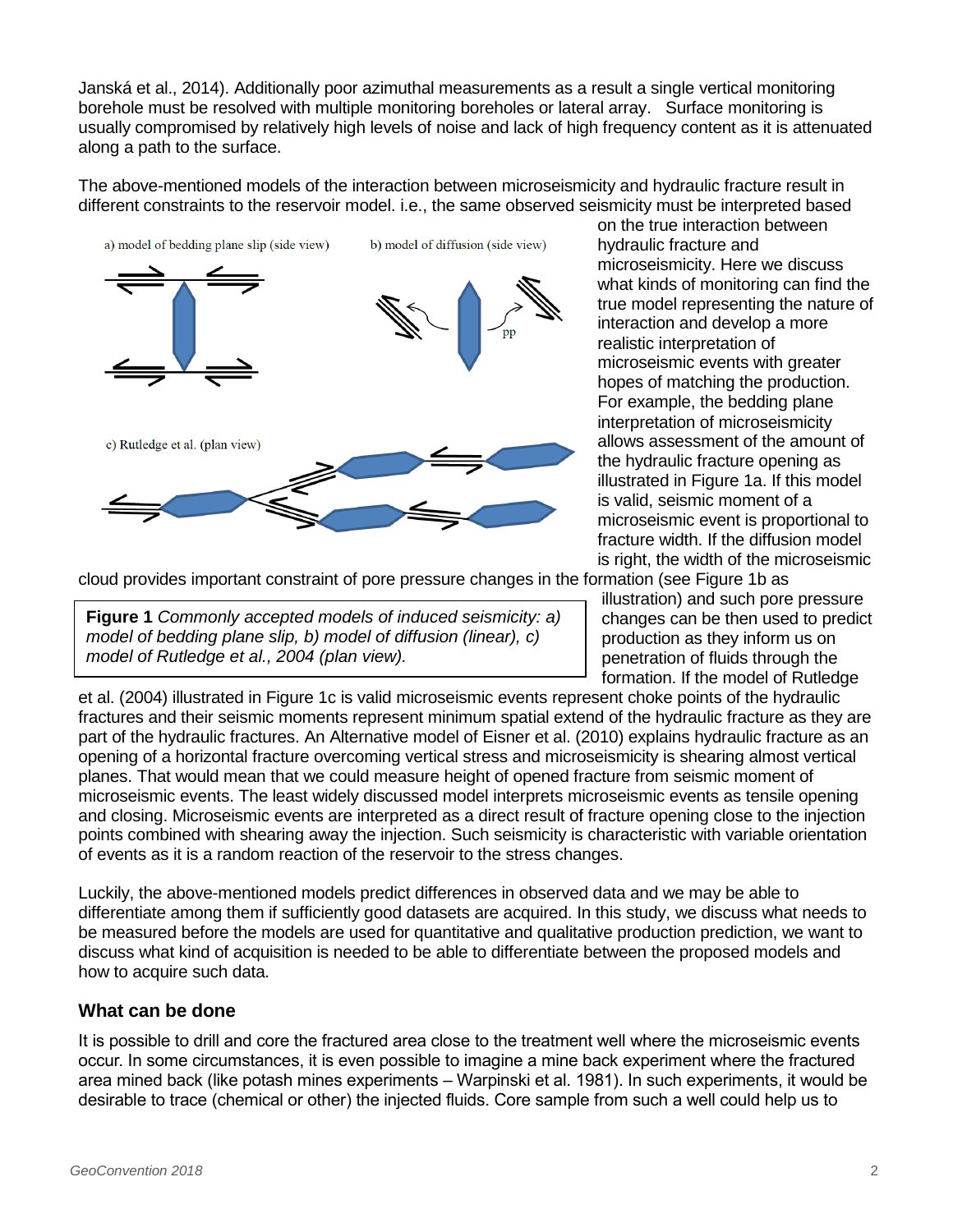understand where the fracturing fluid really penetrated and certainly it would differentiate between wet and dry fractures. However, there are two very fundamental problems associated with this experiment:

- It is extremely difficult to drill through the fault plane of a microseismic event given the uncertainties of the locations of these microseismic events
- Even if we were able to drill precisely into the fractured area, we can't distinguish between fracture opened seismically and aseismically.

This experiment would only provide local and incomplete information about the interaction of hydraulic fracturing and microseismicity.

Alternatively, we may use a network of sensitive borehole tiltmeters in the close vicinity of the fractured area combined with microseismic monitoring. Note that tiltmeters are sensitive to the volumetric changes due to the hydraulic fracture. Temporal interpretation of tiltmeter changes combined with space and temporal information on microseismic events could provide us a much better understanding of which microseismic events are part of the hydraulic fracture and which events are results of stress changes without volumetric fluid changes. Specifically, we would be able to differentiate between vertical and horizontal hydraulic fractures. Implicitly this would imply which microseismic fault planes are activated by the hydraulic opening. However, uncertainty of inversion of tiltmeter signals grows rapidly with distance from the sensors as the inversion of tiltmeter signals suffers from a large degree of uncertainty resulting from unknown geomechanical properties of the rock formation. Additionally, it would be hard to install tiltmeters in the vicinity around the hydraulic fracture area which would be necessary to constrain the hydraulic fracture image.

As the non-seismic methods seem to have significant drawbacks we turn back to induced seismicity monitoring and interpretation. For example, in seismology there are at least three options on how to overcome uncertainty of differentiation between the fault and the auxiliary planes in the far field approximation:

- 1. Directivity the use of a 'Doppler effect' of seismic waves also known as the Haskell model of seismic source directivity. This model uses the anisotropy of the radiated energy to differentiate between fault and the auxiliary planes.
- 2. Locations of aftershocks: aftershocks are usually distributed along the fault, not the auxiliary plane of the earthquake.
- 3. Differentiation between hypocenter (point where the fault started to slip) and the centroid (point where most of the seismic energy is radiated) of an earthquake. Fault plane contains both points while auxiliary plane only contains one of them if at all.

The Location of aftershocks and hypocenter-centroid methods both require high precision and accuracy of the located events and hypocenter especially in relative positioning resulting in significant subjectivity of results. Let us discuss in more details the directivity as this method uses the anisotropy of far-field seismic energy.

The Haskell model is the simplest representative of this model. The low frequency duration of far-field unilateral Haskell type of fault plane rupture forecasts that the duration time of source rupture is

$$
T_r = L(\frac{1}{v_r} - \frac{\cos \alpha}{v_s})
$$
\n(1)

where *v<sup>r</sup>* is rupture velocity, *v<sup>s</sup>* is velocity in the source area, *L* is the length of the rupture and *α* is the angle between receiver and the slip vector (as shown in Figure 2). For an estimate of the rupture length 1 m, the S-wave velocity 2500 m/s and the rupture velocity 80% of the S-wave velocity, the difference apparent rupture time *T<sup>r</sup>* between the receiver in the direction of the slip vector and in the opposite direction is approximately 0.0005 s, i.e. one half of a millisecond. Such small difference implies at least two challenges for microseismic monitoring: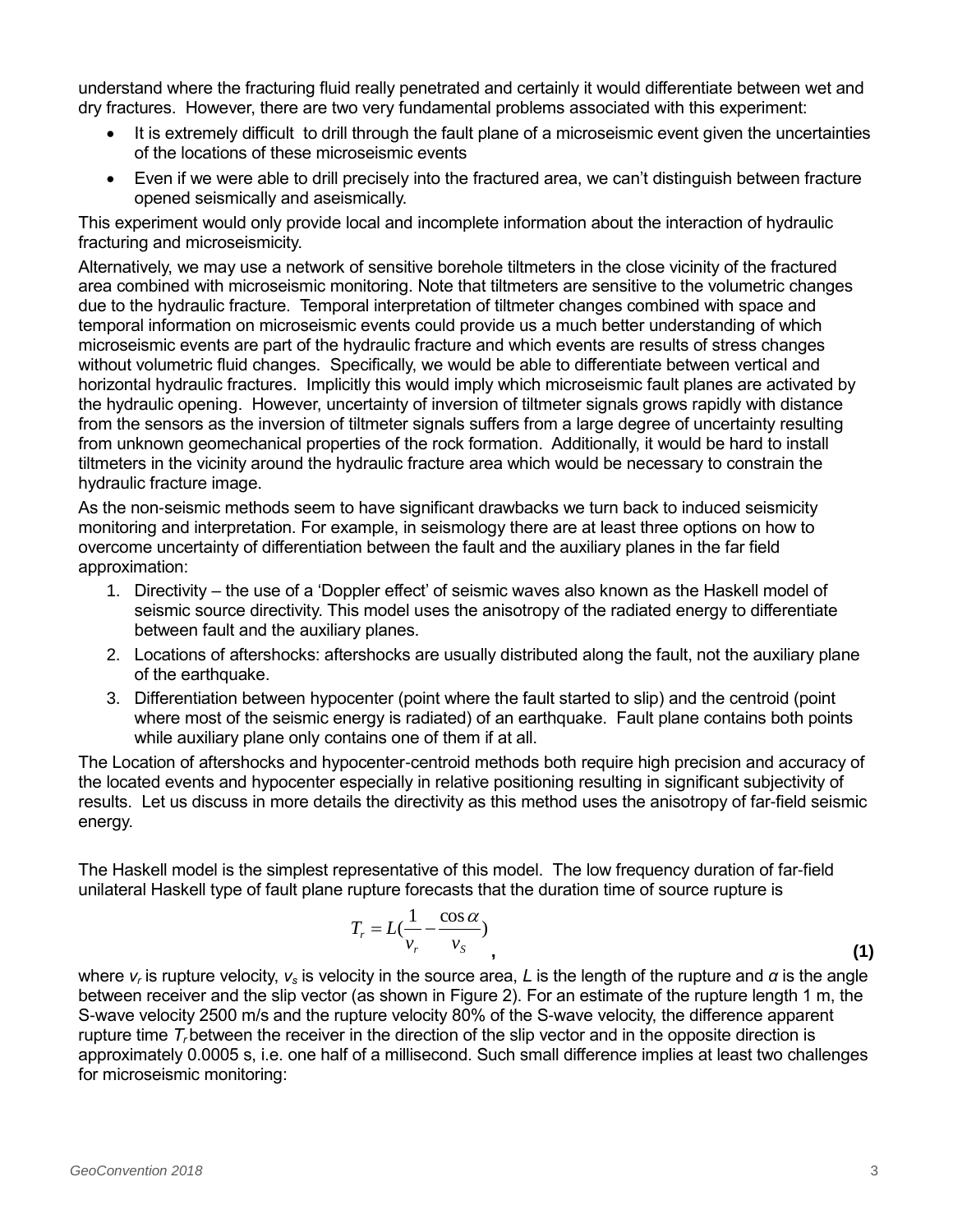

Therefore, we conclude that only downhole sensors cemented behind casing in several azimuths are likely to sample well enough the seismic signals to

Surface monitoring unless extremely shallow is unlikely to sample signal energy at the frequencies above 100 Hz because it is attenuated.

Downhole instrumentation must be cemented behind the casing as in the seismic waves at the frequencies above 200-300 Hz interacts with borehole fluids and therefore the measurement of instruments clamped inside the borehole is compromised. Additionally, it is well known that the instruments have internal coupling resonances at those frequencies, again making the uncemented coupling highly questionable and not suitable to measure amplitude information.

**Figure 2** Source time function of radiated pulse in different azimuths relative to slip vector (vr).

differentiate between the discussed models. This experiment would also be extreamley expensive to conduct.

Distributed Acoustic Sensing (DAS) sensors may be suitable for directivity resolution and are already developed and readily available: (e.g., Hull et al., 2017; Karrenbach et al., 2017; Starr and Jacobi, 2017). These DAS sensors can be bonded to the casing in the horizontal sections of the boreholes sufficiently close to microseismic events to record the effects of directivity. With DAS it is possible to measure the strain changes continuously and in real time at acoustic frequencies of several MHz. This means we can achieve sufficient sampling resolution along the entire horizontal section of a well which can be several kilometers in length. The only drawback is the relatively short distance (approximately less than 50 m) between events and sensors to see the radiation directivity.

## **Conclusions**

Currently we have at least four competing theories on how microseismicity interacts with hydraulic fracturing. These theories have vastly different implications for interpretation of microseismicity in reservoir modeling. Therefore, a more precise understanding of microseismicity and hydraulic fracturing is needed before further reservoir models are developed and applied. Non-seismic methods provide limited understanding on which model is right. Seismic monitoring of directivity seems to be the most suitable but requires sensors in multiple azimuths that are cemented behind the casing due to high frequency signals. We suggest that the DAS sensors may provide the most promising sensitivity which could lead to differentiation among the proposed models and new improvement of reservoir simulators based on microseismicity.